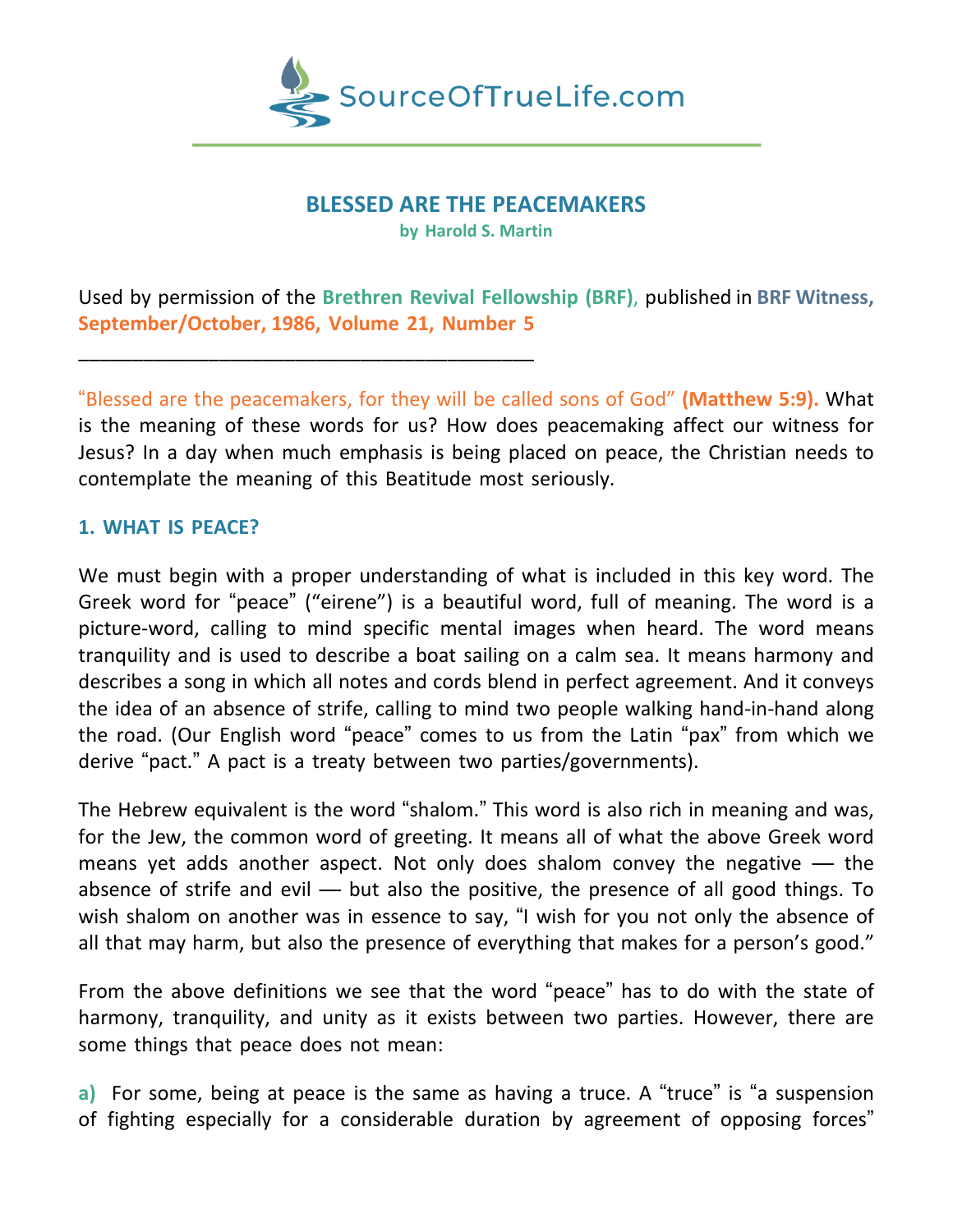Webster's New Collegiate Dictionary). During the Vietnam War, a truce was drawn for Christmas Day. For that one day there would be no shooting, even though the sides were not at peace with each other. The hostility still existed; the hatred was still present. This is the difference between a truce and peace. When there is peace, the issues have been dealt with; the hostilities cease; the war is over.

**b)** For others, pursuing peace means evading the issues. Some see peace as simply ignoring that which causes the hostilities among us — a sort of sweep-them-under-therug-and-hope-they-go-away approach to problem solving. However, ignoring reality is not peace. True peace never evades the issues, but rather deals with them, building the right bridges and moving through the pain until harmony is established.

**c)** For still others, peace is sought at the expense of truth. Peace is paramount and it is "peace at any price." Most persons want to avoid needless strife, but there are times when standing for the truth will stir up strife. Sometimes the way to lasting peace includes addressing issues which will be painful to work through. Truth and righteousness are just as important as peace, and these factors cannot be compromised. For example, **Jude** wrote his epistle encouraging the believers "to contend for the faith" **(verse 3),** an activity which undoubtedly caused some turmoil. Jesus taught that at times faithful discipleship would place a "sword" between loved ones **(Matthew 10:34),** indicating that following Him could cause strife. And Paul implies that not all strife can be avoided when one is following Christ **(Romans 12:18),** although we are to do all that we can to live at peace with everyone.

**d)** And for still others, peace is the essence of the Gospel. The ideal of living at peace with all becomes the thrust of Christianity for certain believers. Peace needs to be seen as a vital part of the Gospel message, but it must be given its rightful place. It is a fruit of the Gospel – a result of experiencing the grace of God **(see Romans 5: and Galatians 5:22-23)** – not the Gospel itself. Paul outlines for us the essence of the Gospel in **1 Corinthians 15: 1-8.**

So then, this is peace  $-$  what it is, and what it is not  $-$  but what is a peacemaker?

## **2. WHO ARE THE PEACEMAKERS?**

Notice at the start that the promise of this Beatitude is to the "peacemaker" and not to the "peace lover." Passivity is not the answer; activity is. "Peacemaking" is an action word, implying that the Christian' is to be busy making peace in this world. There are many who love peace and few who work for it. (It should be noted here that we are not condoning a peace activism which ignores other important biblical principles).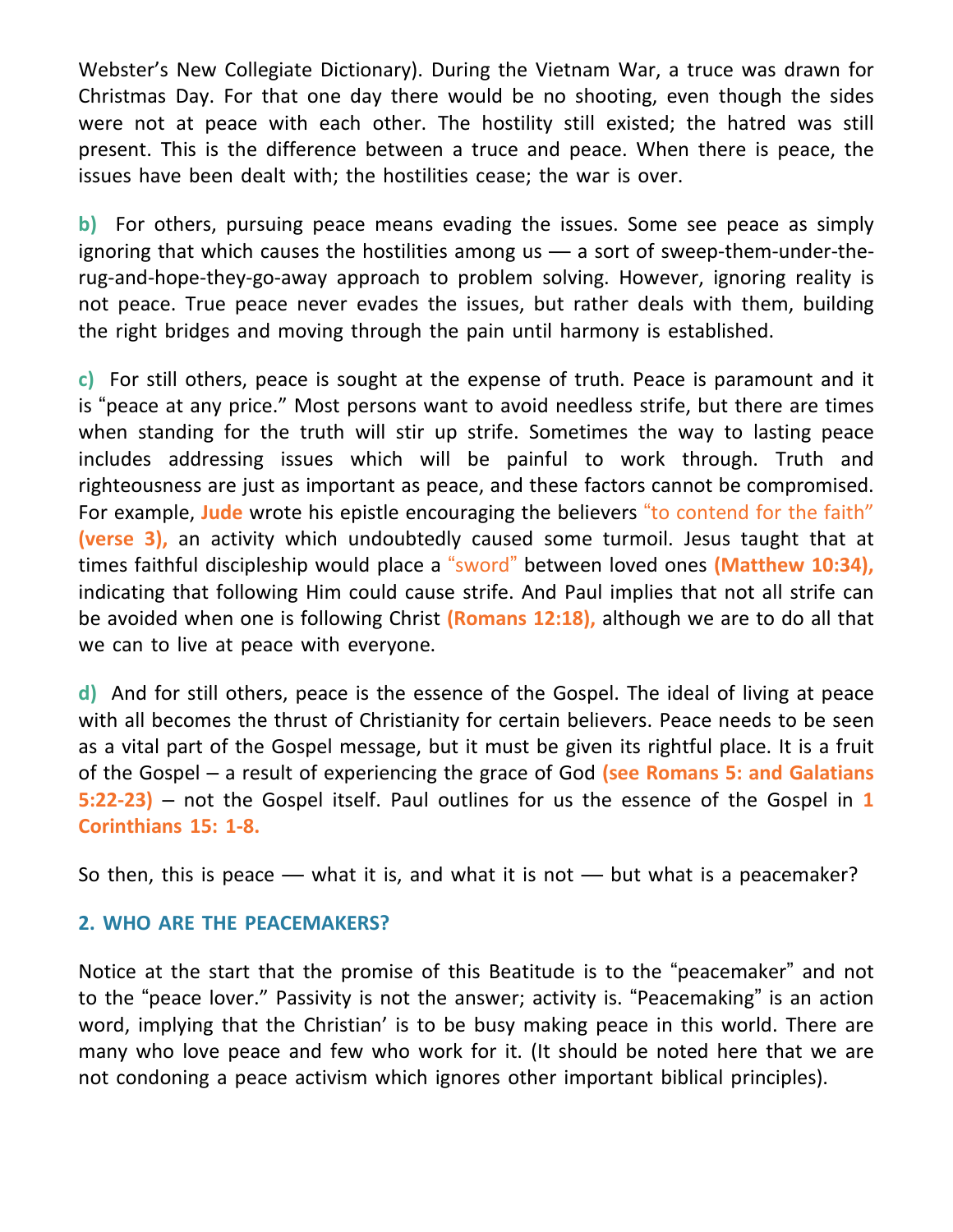The call to peacemaking implies the presence of contention. Indeed, the world today is full of conflict and strife. What is the cause of this hostility? In order to know how to go about establishing peace, we need first to know something about why individuals are at odds with themselves.

James says that evil desires within are the source of conflict **(James 4:1-2).** People are at war with their neighbors because they are not at peace with themselves. And they are not at peace with themselves because they are at war with God. The heart of the peace issue is the spiritual condition of the human soul. Any peacemaking effort which does not take seriously this truth is at best merely a "truce tactic."

If the Scriptures teach that the hostilities which exist in the world are results of the strife between God and His creation, then it is logical to believe that it is this aspect of peace which concerns Jesus in the Beatitude. Also, the nature of the Beatitudes is spiritual and personal, not political, and global. In light of this fact, biblical peacemakers have a three-fold agenda:

**a)** First and primarily, Christians are called to lead others into a peaceful relationship with God their Father. This is the basis for peace without which no lasting harmony can be found.

**b)** Second, the biblical peacemaker works to establish harmonious relationships between individuals and their neighbors, based on their spiritual relationship with Christ, the **Prince Prince Constant Prince Constant Peace. c)** Third and finally, Christians attempt to lead their nations into peaceful co-existence. They must realize however, that this is not their primary calling nor will the effects be long-lasting **(see Matthew 24:6).** As long as the leaders of nations remain hostile toward the God who made them, they will continue to be hostile toward their global neighbors.

This leads to an important question. Since lasting peace can only be established upon the basis of spiritual harmony with God, what does one do in those situations where persons who are hostile to one another are not open to the truth of the Gospel?

For example, consider the pastor who counsels a family in which the teenager is extremely hostile toward the parents. Several times the teen has run away from home. The parents nor the teen are willing to assume blame, although clearly both sides are in the wrong. They are not open to spiritual counsel. What does the pastor do since lasting peace is not very likely possible? Throw in the towel? Cast up hands in despair? Ignore what can be done? No, of course not! As with many things in life, the ideal is not always within reach. At such times, the spiritual leader must be willing to work for whatever peace can be found  $-$  even if it is less than complete. A little peace, an improved condition, is always better than no progress at all.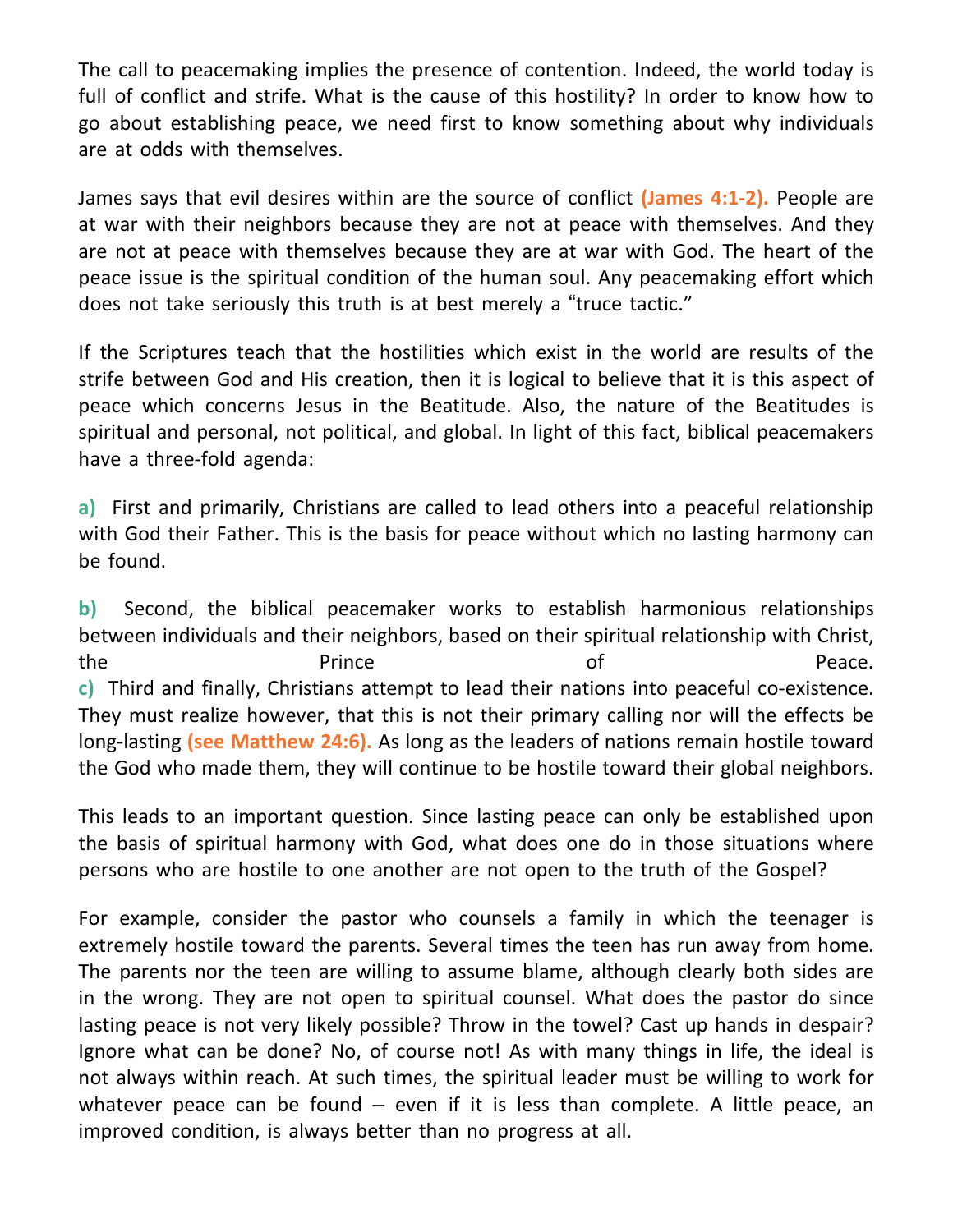This is really where we stand regarding world peace. As Jesus said, there will be hostilities until the end of time **(Matthew 24:6-7).** Nevertheless, what peace can be enjoyed, even if temporary or partial, is better than war. And because lasting peace is only certain when based on conversion to Christ, Christians do not rest content with mere secular peace — but continue to work at introducing individuals to the Messiah who provides a basis for true peace.

## **3. HOW ARE THE PEACEMAKERS BLESSED?**

"Blessed are the peacemakers, for they will be called sons of God." What does it mean to be a son of God? It is important to note that the Greek here is the word "*huios*" which is clearly "son," and not "*teknon*" which is "child" (see KJV). Although both of these words are used in Scripture to identify believers (see **John 1:12** where the Greek is "*teknon*"), the word "son" is the more frequent term. It is also, of course, used often as the title for Christ, both connected to "man" and God."

In Greek, the word "*huios*" (son) is used primarily three ways:

**a)** It is used in its natural sense to indicate the male child of a man or woman. An example of this can be seen in **Matthew 13:55** when the people asked concerning Jesus: "is this not the carpenter's son?"

**b)** It is used in a divine sense, to specify that Jesus was God in the flesh. For example, see **Matthew 16:16** where Peter confessed that Jesus was "the Christ, the Son of the living God."

**c)** And it is used in a figurative sense, to imply that someone shares the character qualities of another. For this reason, James and John are called "Sons of Thunder" **(Mark 3:17).** Their personality reminded Jesus of the roar of thunder. Barnabas is referred to as the "Son of Consolation" **(Acts 4:36)** because he demonstrated kindness and compassion. And the disciples were called the "Sons of Light" for they were chosen to bear the light of the Gospel to the world **(John 12:36).**

Since it is obvious that we could never be the literal, physical offspring of God, and since we most certainly cannot be divine, the meaning of "son" here in this Beatitude must be that of number 3 above. Peacemakers are blessed with the title "Sons of God," for they are manifesting in their ministry a Godlike work. They are living out in their lives a character quality and an aspect of activity which is true of God himself. The Apostle Paul says: "God was reconciling the word to himself in Christ, not counting man's sins against them. And he has committed to us the message of reconciliation. We are therefore Christ's ambassadors, as though God were making his appeal through